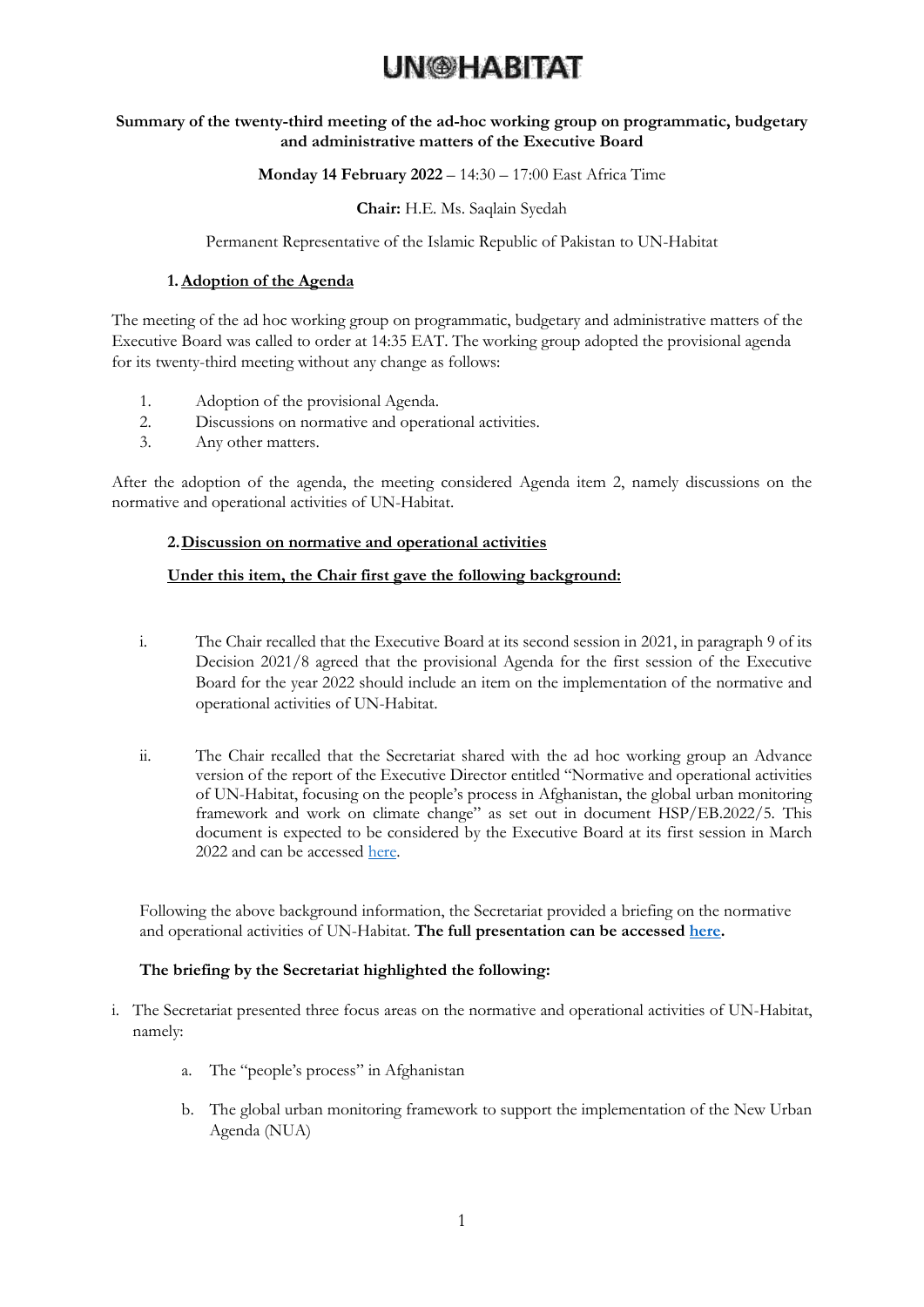c. UN-Habitat's work on cities and climate change following the Innovate4Cities Conference held in 2021 and the twenty-sixth session of the Conference of Parties (COP26).

#### **(a) The People's Process in Afghanistan**

- i. The Secretariat outlined that the "people's process" mainly focusing on Afghanistan is a broader methodology developed by UN-Habitat over the past years. The "people's process" refers to an approach that places the affected people at the centre of the recovery process, by mobilizing the affected communities to take decisions on their recovery and supporting them in that respect. This approach is leading transition towards urban resilience and is particularly relevant in countries experiencing disaster, conflict, and other shocks. In such contexts, the "people's process" influences urbanization through a development and recovery paradigm that is led by communities, , as opposed to the conventional external authority-led paradigm. UN-Habitat has deployed the people's process in country-level projects across the Asia-Pacific region over the past three decades.
- ii. The Secretariat highlighted that the UN-Habitat country programme in Afghanistan has delivered programmes on the humanitarian-development-peace nexus worth \$520 million since 2001. However, the fall of Kabul in August 2021 has resulted in the suspension and termination of larger numbers of ongoing UN-Habitat projects and the cancellation of new commitment projects that were in the pipeline. UN-Habitat also had to close field offices in eight provinces and reduce personnel from 1,446 in 2020 to 144 in 2021.
- iii. The Secretariat also noted that in the "people's process" approach, beneficiaries are empowered to become the key decision-makers for their own development. This is accomplished through the development of Community Development Councils (CDCs) and Gozar Assemblies (clusters of CDCs) which serve as key instruments of needs determination and solution design, prioritization, implementation, and monitoring. CDCs become instruments of community governance and an actively participating tool of civil society in country's socioeconomic fabric. As a result, these groups act as local governance structures at the community level actively engaging communities to build trust between the host government and beneficiary communities in Afghanistan.
- iv. Furthermore, the Secretariat recalled that the "people's process" includes five main steps to achieve stronger community resilience, crises recovery and development outcomes as follows:
	- a. **Community Mobilization**, whereby community members are brought together and introduced to local investment projects;
	- b. **Community Action Planning**, mobilizing communities for planning and decision-making on local investment projects, creating a strong sense of community cohesion and participation at all stages of development while improving service utilities;
	- c. **Community Contracting**, whereby to deliver sustainable solutions, the community council – registered as an enterprise – receives a block grant through a community contracting modality, either to be executed directly or by a third party under council supervision. Ensuring capacity-building and creation of employment throughout the implementation is in the core of this approach;
	- d. **Community Banking** which focuses on capitalizing on community banking and community contributions – such as revenues collected from, for example, land registration fees or utility services from local residents, or in-kind cash contributions by local communities;
	- e. **Community Monitoring**, ensuring ownership and sustainability of the development solution.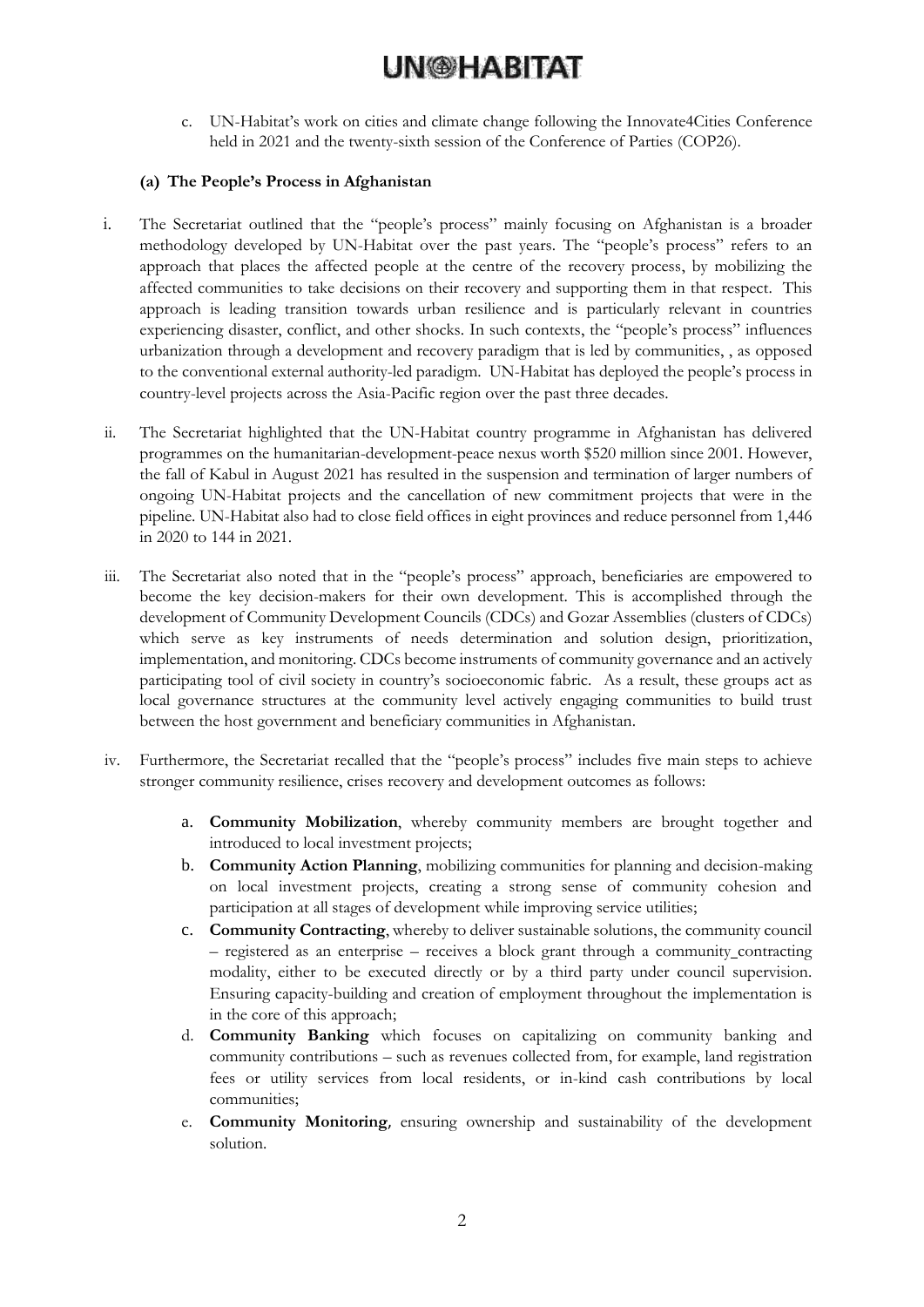- v. The Secretariat also presented two examples concerning projects running during 2020 and 2021 in Afghanistan on how the normative work leads to impact in countries by positively influencing the process of decision-making on urban development matters through approaches such as the "people's process":
	- a. **City for All programme :** Implemented between 2015 and 2021, the City for All programme capitalized on the existing potential for well-planned, well-governed and well-financed urbanization. It was implemented in 12 Afghan cities and had three main areas of action:

#### *1. Effective land management:*

Area of action : The programme supported Afghan municipalities in surveying and registering over 900,000 properties with the participation of local communities. It also assisted the Afghanistan Land Authority in the development of a new regulation on the issuance of occupancy certificates in informal settlements.

Outcome : Renewing the regulation on issuance of occupancy certificates in informal settlements enabled women's access to property rights and tenure security for millions of urban residents.

#### *2. Strategic urban planning:*

Area of action : Working together with urban communities the project developed total 36 city- or district-level *strategic action plans* that prioritized local infrastructure projects to improve the delivery of basic services.

Outcome : Improved access to better quality basic services for urban communities.

#### *3. Improved municipal finance:*

Area of action : Municipal authorities were assisted in automating their business licensing and municipal service charge management by improving tax invoicing and collection methods and related policies, and by participatory planning and budgeting with the municipal authority.

Outcome *:* The number of households paying services charges increased by 86 % and the municipal revenue income by up to 413 % in the best performing city.

b. **Afghanistan Urban Safety and Security programme**: this project was implemented between 2016 and 2021 and capitalized on improvements made in safety, security, accountability, and transparency by an earlier Afghanistan Urban Peacebuilding programme. As the 2nd phase intervention, the Urban Safety and Security programme approach focused on (i) improving government legitimacy and trust between citizens and municipal authorities to make cities safer and more secure, and (ii) further strengthening participatory governance mechanisms and demand-driven policy formulation by facilitating urban communities becoming active members of the governance and social systems. The programme achieved three principal outcomes as follows:

> At the community level: The programme supported increased engagement of communities in municipal governance and urban safety services by introducing a bottom-up processes: Security and safety functions were introduced into existing CDCs, helping to legitimize them as formal development mechanisms. The requirement to include at least one female representative and one internally displaced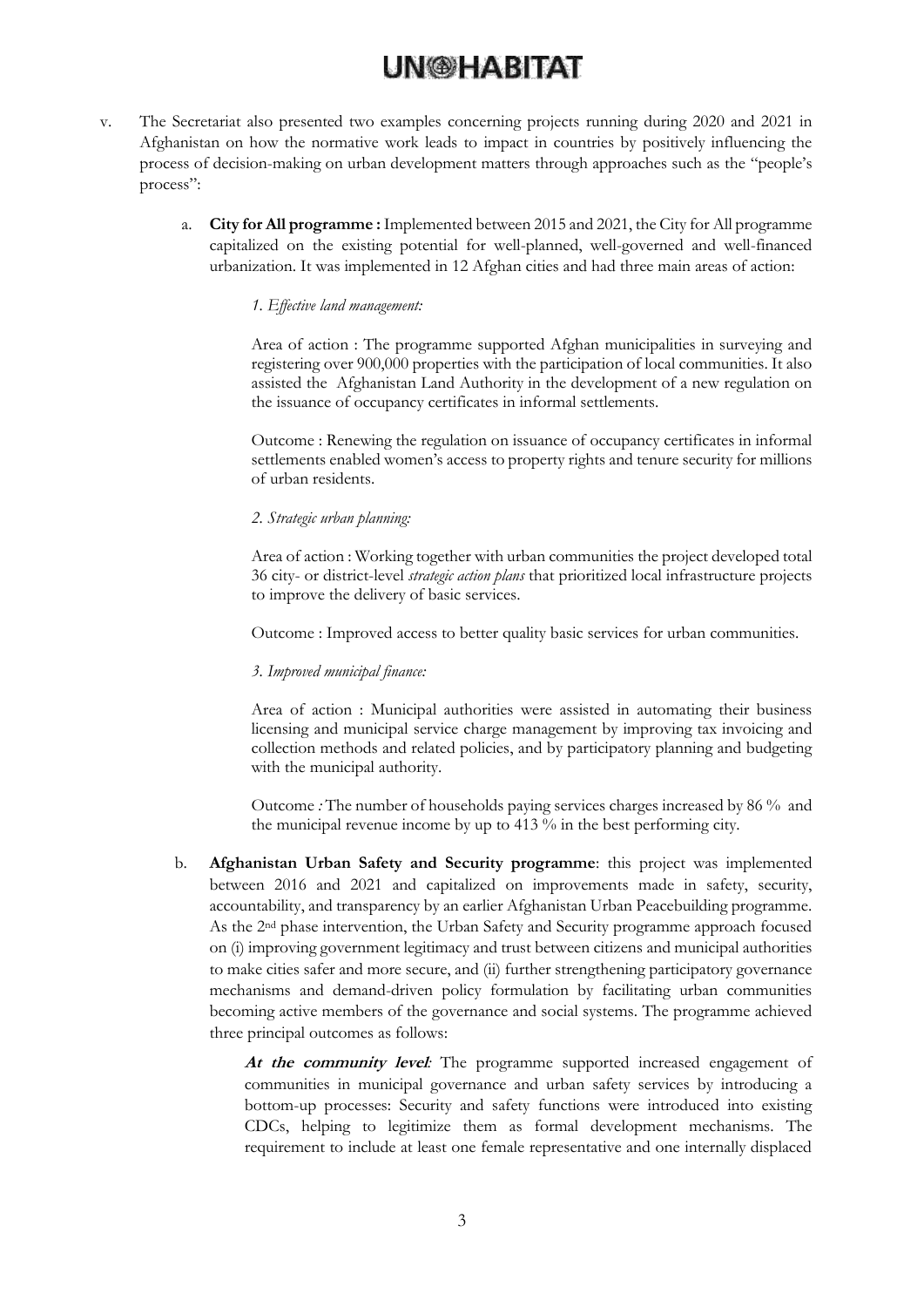person has made CDCs a practical way for vulnerable groups to engage in decisionmaking.

**At the municipal level:** The programme both fostered demand-driven services and opportunities for citizen engagement in municipal planning and management, thus creating better inclusion of citizens' priorities in municipal decision-making;

**At the national level:** The programme helped enhance national framework for accountable municipal governance on safety and security matters. Amongst other urban interventions, it included the first public space audit in Kabul conducted for the purpose protecting public spaces and advocating for equal access to public spaces and other results.

- c. The Secretariat outlined that in 2019, UN-Habitat commissioned the collection of empirical evidence on the results of the implementation of the "people's process" in Asia and the Pacific. The evaluation included 7 in-depth interviews with the UN-Habitat teams working on the 'City for All' and the 'Urban Safety and Security' programmes in Afghanistan, and 3 focus group discussions with programme beneficiaries. The main results indicated some of the key strengths of the people's process approach, as follows:
	- Relevance of the peoples' process 95 % recognized that the implementation of people's process programmes empowered people, while- 5 % felt that decisions were still made by the authorities alone.
	- Efficiency 65 % reported that CDCs were more efficient in achieving results than conventional civil society or non-governmental organizations while 40 % believed that government support for CDCs led to greater efficiency in people's process programmes.
	- Effectiveness 75 % rated the effectiveness of community contracting programmes as very good in terms of livelihood generation. while- 40 % felt that, despite good level of effectiveness, revenue generation remained behind the target.
- vii. The Secretariat noted that UN-Habitat will continue to respond to the multidimensional humanitarian crisis in Afghanistan through the "people's process" interventions using a resilience roadmap. Roadmap interventions are being deployed through the existing network of locally elected CDCs across 13 provinces. Collaboration is underway between UN-Habitat with UNDP, UNHCR, and OCHA to step up concerted efforts for integrated humanitarian and recovery actions within transitional frameworks and funds for Afghanistan. Additionally, UN-Habitat has mobilized \$9.7 million for new projects in Kabul and Herat. In this way, interplay of normative and operational activities is increasing the delivery of basic services, infrastructure improvements, social cohesion, safety and security and livelihoods for displaced Afghan communities.

#### b) **The Global Urban Monitoring Framework**

viii. The Secretariat recalled that in March 2019, the UN Statistical Commission welcomed a Secretary-General's report of UN-Habitat on human settlements statistics, which summarized the progress on global monitoring of the urban dimensions of the SDGs and the New Urban Agenda, including capacity development methodologies initiated to facilitate efficient collection of human settlements statistics(E/CN.3/2019/18). One of the actions recommended was the development of a harmonized Global Urban Monitoring Framework (the "Framework"). Since then, many actions have been taken to implement the recommendations set out in this UN-Habitat report to the Statistical Committee. UN-Habitat has led the process of developing the Framework in collaboration between UN entities,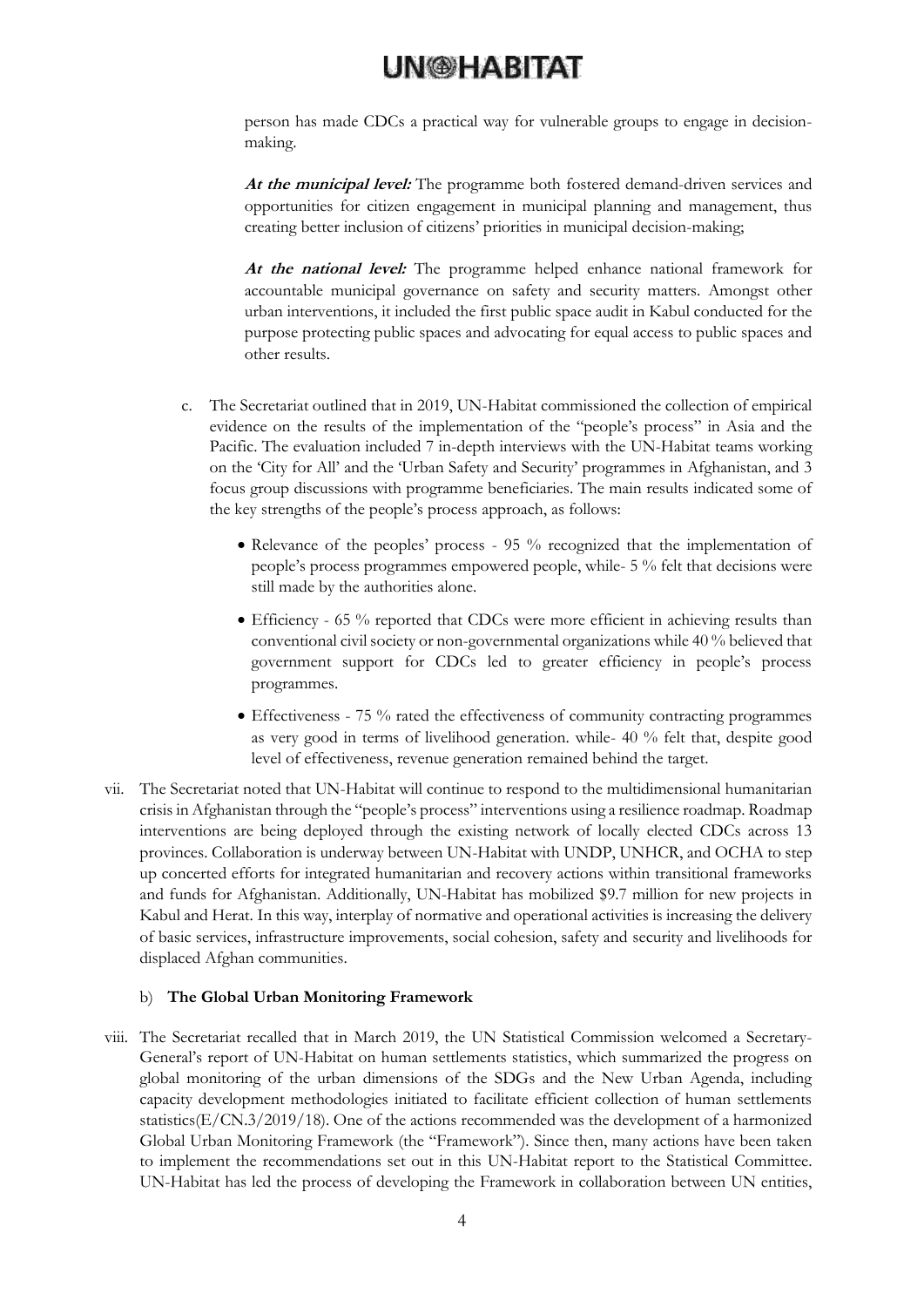city representatives and 25 partners from institutions representing the private sector, civil society, and academia. The Framework has been submitted for final endorsement by the United Nations Statistical Commission at its fifty-third session, to be held in New York from 1 to 4 March 2022. The Secretariat noted that Framework is designed to facilitate the achievement of the Sustainable Development Goals particularly Goal 11. To ensure a simple but effective approach to monitoring the performance of cities against the Sustainable Development Goals, the New Urban Agenda and the Paris Climate Agreement, the Global Urban Monitoring Framework identifies 72 indicators that are most relevant to cities and clusters them within 20 attributes. It is designed to be efficient, effective and harmonized.

- ix. The Secretariat emphasized that the framework is constructed on the basis of four City Objectives as captured in SDG 11 and reflected across several other SDGs, and five common domains of sustainable development: Society, Economy, Environment, Culture, Governance and Implementation. The tools and mechanisms are aligned with strategies for monitoring gender, age and human rights, as set out in the national and international monitoring guidance. With its core set of 72 urban indicators, the Framework is designed to be efficient, and effective, to assist cities in tracking their progress in achieving the Sustainable Development Goals, fulfilling their commitments under the New Urban Agenda and informing local action. The Framework is also harmonized, to ensure that data is comparable.
- x. The Secretariat also presented the Framework wheel, which allows cities to represent their baseline and targets across all attributes graphically. A slide including some sample of indicators for the governance domain across the city objectives can be accessed [here.](https://unhabitat.org/sites/default/files/2022/02/1-normative_operational_activities_report_ahwg_pba_140222_final_2.pdf)
- xi. The Secretariat concluded by noting that the Framework has been piloted in cities that expressed interest. Results from pilots will be used by national teams working on New Urban Agenda reporting, local governments involved in voluntary local reviews, cities in the UN-Habitat SDG Cities flagship programme as well as UN Country Teams interested in undertaking urban analysis for the purposes of UN common country assessments.
- xii. In the long run, the framework is expected to serve as a basis for the development of an urban/city development index that helps cities to measure their level of sustainability by theme or dimensions and their overall sustainability. Ultimately, the Framework can provide a way to compare the urban development levels in countries and regions and prioritize investments.

### **c) UN-Habitat's work on Climate Change**

- xiii. The Secretariat informed that to accelerate the implementation of subprogramme 3 of the strategic plan, UN-Habitat established a Climate Action for Cities task team that focuses on the following five themes that aligned with the goals of COP 26 and in support of the Secretary-General's message on climate change. The priority areas include:
	- a. Support cities in entering pathways to net zero carbon emissions by 2050 to avoid catastrophic climate change;
	- b. Support cities in leading climate change adaptation to protect people, livelihoods and assets, as global temperatures will continue to rise;
	- c. Support national governments in facilitating urban climate actions to achieve national climate goals;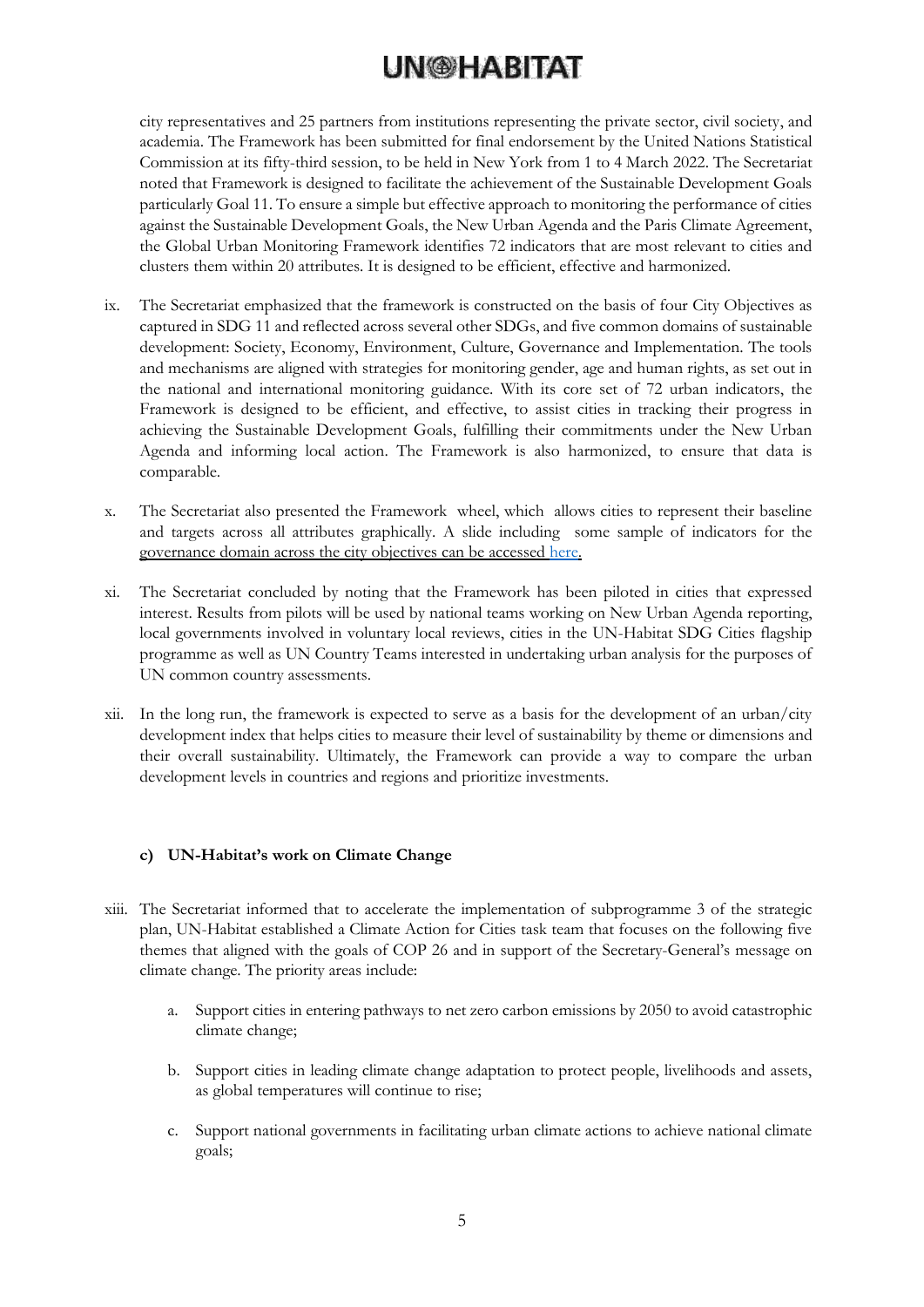- d. Help facilitate the delivery of climate finance to cities. Without significantly more climate finance – in support of adaptation in particular – the transformation needed cannot be achieved. Coronavirus disease (COVID-19) recovery efforts provide an opportunity to invest in a net-zero and resilient future;
- e. Support cities in ensuring that transition plans for a net-zero and resilient future are just, that no one is left behind and that social upheaval is not stalling climate action.
- xiv. The Secretariat highlighted some of the activities that UN-Habitat has taken towards climate action for cities in 2021. It included internal mobilization to expand and intensify both normative and operational work. The Secretariat updated that UN-Habitat currently hosts some 50 technical cooperation projects under Subprogramme 3 or with strong linkages to climate action. Their project teams meet regularly with the normative leads in headquarters in an agency-wide community of practice on climate change. The *Innovate4Cities 2021* conference, on the theme *science and innovation partnerships driving inclusive, resilient and climate neutral cities*, was co-hosted by UN-Habitat and the Global Covenant of Mayors for Climate and Energy and co-sponsored by the Intergovernmental Panel on Climate Change laying the foundation of the planned IPCC Special Report on Cities and Climate Change. It built on the first Cities and Climate Change Science Conference, held in 2018, and the *resultant Global Research and Action Agenda on Cities and Climate Change Science*, revised in the 2021 conference. The conference had 6,901 registered participants from 159 countries, 886 speakers and 191 sessions.
- xv. Similarly, the Secretariat highlighted UN-Habitat's engagement at the COP 26 which focused on:

(a) Dissemination of knowledge and good practices generated in projects and UN-Habitat's normative work, including research on the urban content of the latest updates of the Nationally Determined Contributions and sharing outcomes of the Innovate4Cities Conference. It reflected the programme's spectrum of work on climate change mitigation, resource efficiency, protection of ecological assets and adaptation;

(b) Engagement with local governments and municipal authorities' constituency and other urban and local government stakeholders, as well as the provision of technical and policy advisory services to Member States.

(c)The hybrid format of the meeting allowed UN-Habitat to lead nine events and hold 23 speaking roles. In addition, the Executive Director provided opening remarks to 10 events held a successful meeting with 200 mayors at the Glasgow Council Chambers and the Secretary General's meeting with mayors and city networks .

xvi. The Secretariat updated that to achieve the objectives of the Paris Agreement, cities, which are associated with approximately 70% of global carbon emissions and host some of the most vulnerable people and assets, must play a stronger role. The Secretariat highlighted that the opportunities in 2022 for UN-Habitat to advance local climate action include:

a) To advance the research, innovation and action agenda

Disseminate the updated Global Research and Action Agenda on Cities and Climate Change Science, global knowledge exchange, normative guidance and tools to Member States through further scaling up of the climate change and urban environment programme.

b) To support global urban climate change policy and action

Support the development of the Intergovernmental Panel on Climate Change (IPCC) special report on cities and climate change (planned for the next Assessment Cycle of the IPCC), support member states on urban climate action content in the high-level meeting of the GA and at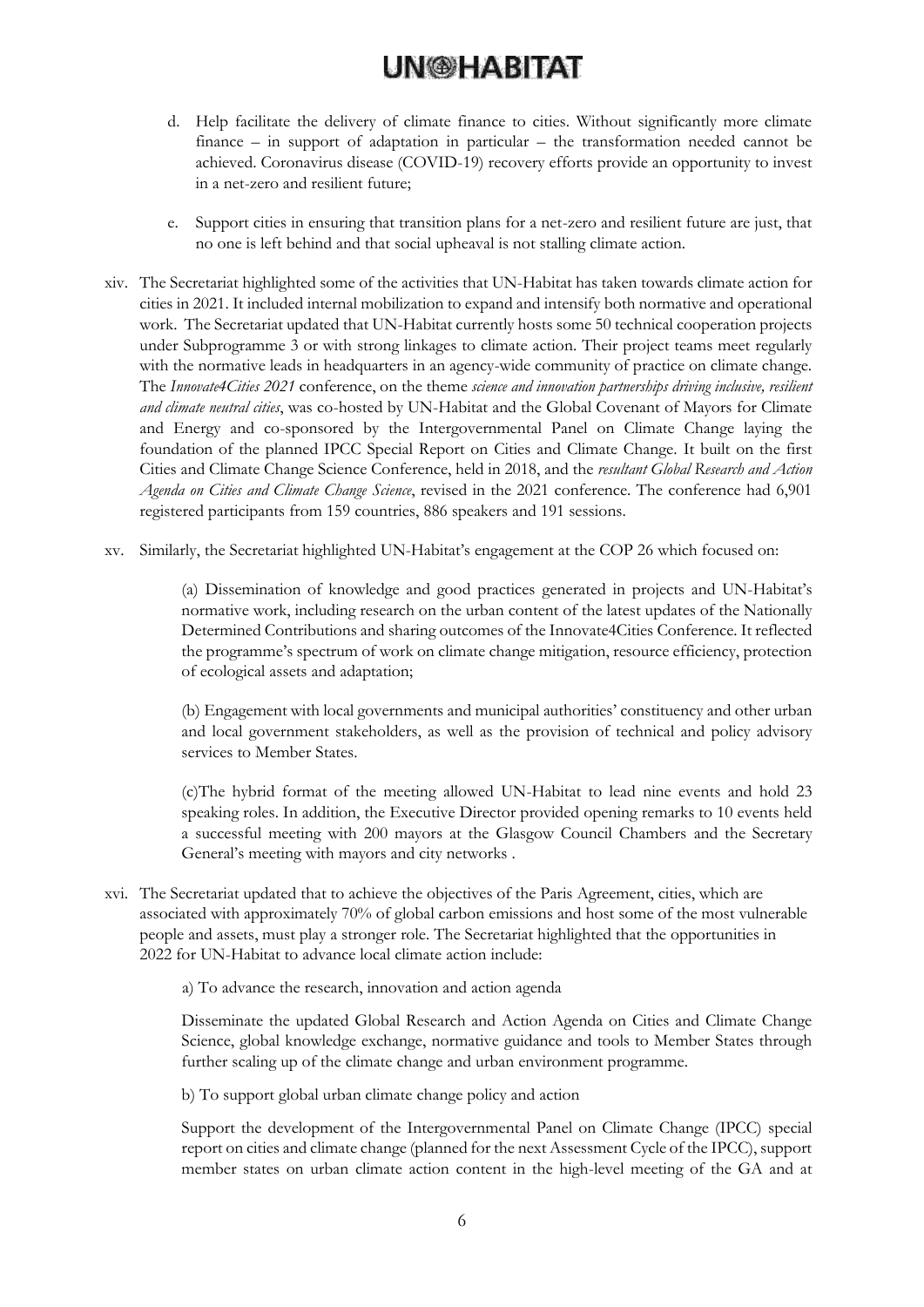WUF11 and support the preparation for COP27, including the hosting of an urban ministerial dialogue, among other highlights.

xvii. The Secretariat concluded that local-level action has been placed at the center for intensified efforts to achieve the SDGs within the decade of action and delivery for sustainable development and in the 2021 report of the Secretary General entitled "Our Common Agenda". The Secretariat also emphasised that the normative and operational activities set out in the presentation highlight the versatility and applicability of UN-Habitat's urban expertise in terms of successes achieved in specific, complex crisis contexts – as is the case in Afghanistan – and in the face of global development challenges, such as action against climate change in cities. The normative work on urban indicators highlights the critical expertise that UN-Habitat provides for the global development agendas and for partners in tracking progress and results in the implementation of the NUA and the 2030 Agenda.

#### **Following the presentation by the Secretariat, the discussions highlighted the following:**

- xviii. One Member State reiterated its support to the work of UN-Habitat and emphasized on the importance of the upcoming high-level meeting of the General Assembly on the implementation of the New Urban Agenda. This Member State also inquired whether the "people's process" approach is a result of best practices previously implemented by UN-Habitat and now being replicated in Afghanistan or if the example of Afghanistan is a best practice which is meant to be replicated in other countries.
- xix. One Member State sought clarification on the location of the pilot project cities for the implementation of the Global Urban Monitoring Framework. The Member State also enquired if other methodology such as the Voluntary Local Reviews (VLRs) were being used.

#### **In light of the views expressed by Member States, the Secretariat responded as follows:**

- xx. The Secretariat indicated that the "people's process" participatory approach is an old and conventional methodology incorporated in many cultures in the Asia-Pacific Region. UN-Habitat has further developed this approach which is a combination of the best practices implemented both in developmental and conflict contexts. UN-Habitat has previously applied the approach in different development programmes in countries such as Myanmar, Philippines, and some of the Pacific Islands with positive results. Over the years, the approach has been independently monitored and evaluated by community social audit mechanism. The Secretariat concluded that the "people's process" can be replicated in other contexts, specifically in Africa.
- xxi. The Secretariat updated that the piloting the Global Urban Monitoring Framework stems from the implementation of the City Prosperity Index (CPI). At the time, the CPI was implemented in close to 400 cities and thus the Framework comes as an improvement of the CPI. However, given its modified structure, piloting is ongoing in new cities such as in Bolivia, Shanghai, Madrid, Kigali among others.

#### **3.Any other matters**

### **Under this item, the discussions highlighted the following:**

i. One Member State inquired about the Global Cities Ranking draft report on the state of cities in the implementation of the SDGs and encouraged the Secretariat to set a date to present the report to Member States.

#### **In light of the views expressed by Member States, the Secretariat responded as follows:**